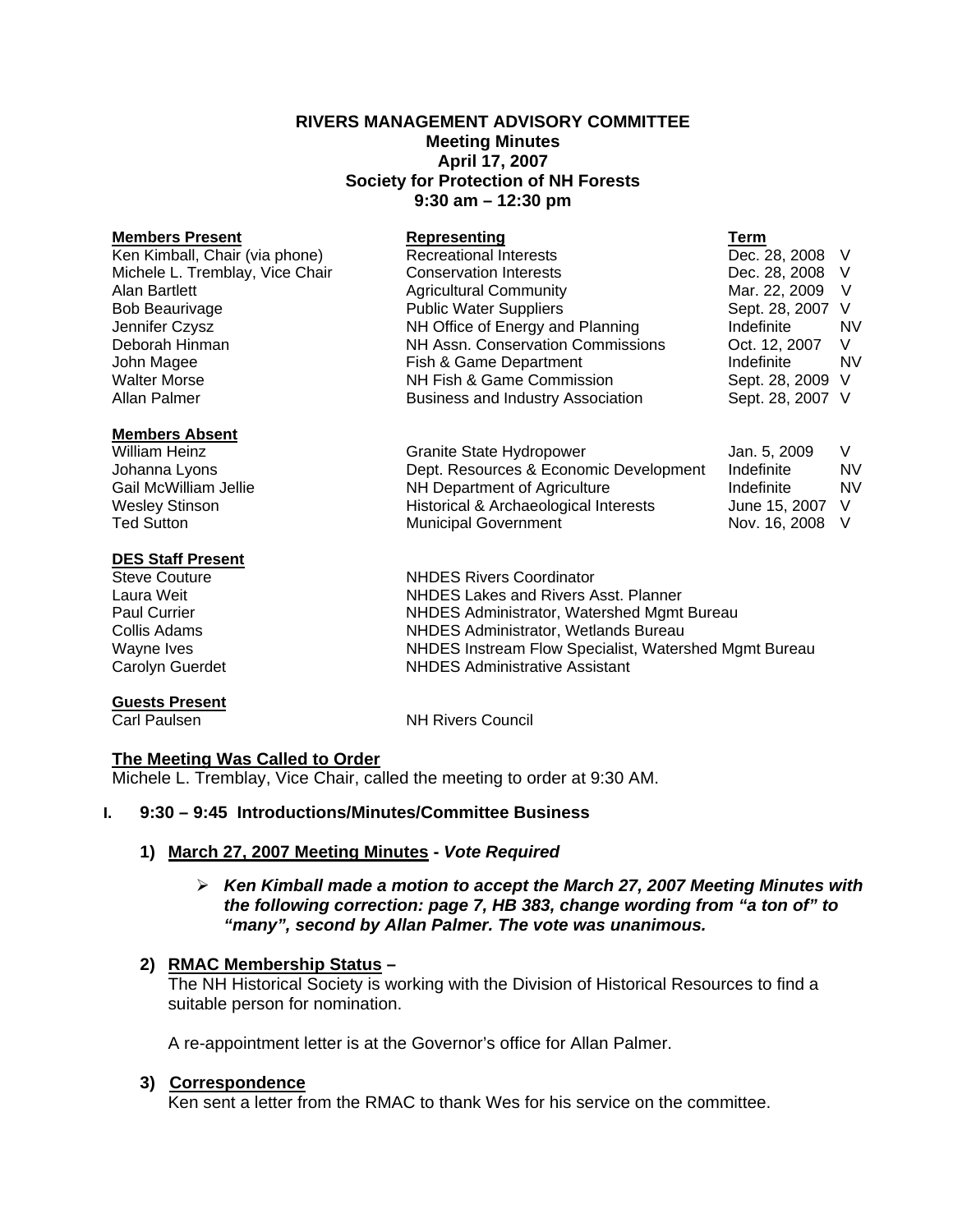#### **II. 9:45 - 10:45 Legislation/Rulemaking/Other**

#### **1) Wetlands Programmatic General Permit – Collis Adams, NHDES**

 Collis Adams explained the State Programmatic General Permit (SPGP) is an agreement with the Corps of Engineers that authorizes the state to issue permits for minimum impact projects under the SPGP or general permit. This agreement is effective for five years and then needs to be renewed; New Hampshire's renewal date is June 2, 2007. There have been regular meetings with the Corps for 6-8 weeks, with drafts and revisions to develop the new general permit for the next five years, 2007 – 2012. A public information meeting was held at DES last week to solicit public comment. The Corps attended along with approximately 55 people. There will be another revision based upon the comments received at that meeting. There are a few areas under more scrutiny. Of most concern to the RMAC is the stream crossing conditions as they relate to how the Corps will view them. Six months ago DES began an effort to develop a document called the "Stream Crossings Guidelines" with assistance from NH Fish and Game Dept. Finalization of the document is a couple of months away. When DES develops rules they will reference the document. As stream crossings technology evolves, changes can be easily incorporated into the document as compared to going through a formal rulemaking process. Collis thanked John Magee, the primary author of this document, and the work group that was convened. They have worked to make the document consistent, address environmental needs, and make it easy to modify as technology advances. In the past, Wetlands has successfully worked with JLCAR to reference a document that is subject to change. This is considered a BMP, and is referenced to as 'the most recent document'.

These guidelines are technical, but do include a general discussion of what the goals of the guidelines are - to protect and preserve aquatic life, movement, as well as the geomorphology of the stream reach, etc. so that the natural environment is not disrupted where the crossing is being introduced. The guidance document allows people to use an expedited process if they adhere to the guidelines. If they are interested in other options they must go through the standard application process and provide documentation as to why the structure they are proposing including the location, design and type, is appropriate. The intent is projects that follow the guidelines are minimal impact, and therefore granted an expedited process. A framework will be set up for this. Steve noted a summary of this was in the meeting packet that was distributed. Ken asked questions concerning the notification of the public. The process won't change for solicitation of comments from groups that may have interest. Current expedited process is a 30-day review period. Those people who want to provide comment still can and a public hearing can still be requested. Abutters, municipalities, the conservation commission, planning board, and the Board of Selectmen are all notified upon the submission of the application. DES does not have a formal public process as the Corps of Engineers does. DES, by statute, are only required to notify certain individuals and parties. Any other interested party must engage themselves in the process.

A rulemaking effort is planned for the SPGP in the near future. Permit condition #21 talks about waterway/wetland work in crossings. The state process is very prescriptive as compared to the federal guidelines, which are more generic and liberal. The federal emphasis will be on 21A: "All temporary and permanent crossing of waterbodies and wetlands shall be suitably culverted, bridged, or otherwise designed to withstand and to prevent the restriction of high flows, to maintain existing low flows, and to not obstruct the movement of aquatic life indigenous to the waterbody beyond the actual duration of construction."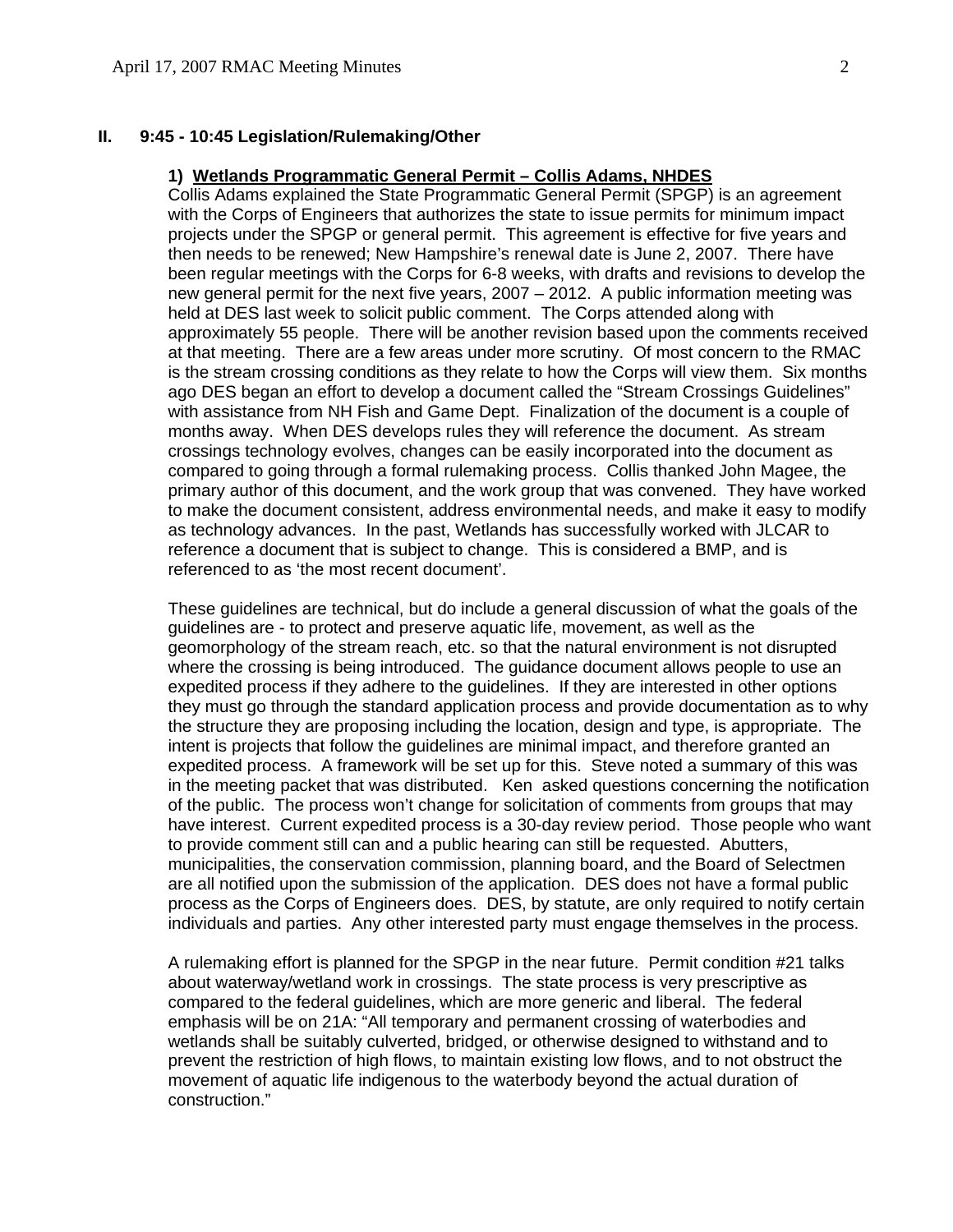The goal is to have the Stream Crossings document finished before the SPGP renewal date, so it can be directly referenced. The Corps's perception of a minimum impact project is different than the state's perception. The Corps's interpretation provides a lot of latitude as to whether a project has minimal impact. The Corps has been cooperative to work with and the permit should be flexible enough to do the state level work. The SPGP is an important process in environmental regulation and environmental oversight.

Walter brought up jurisdictional questions regarding forestry. Collis mentioned that they do submit a plan that lays out their skid roads, haul roads, and log landings with their Best Management Practices.

Collis also noted the three major areas of change have focused on: 1) stream crossings 2) vernal pools and 3) indirect or secondary impacts.

Vernal pools have come under heightened awareness and in New Hampshire a work group has been meeting for about six months to: 1) develop a definition for vernal pool, 2) talk about how to identify vernal pools out in the field and 3) how to delineate them on a plan. The process is almost complete, once complete they will be incorporated into the rules. Vernal pools are jurisdictional wetlands. Federal agencies want to expand this jurisdiction to include uplands. New Hampshire's jurisdiction is limited to wetlands and surface waters, it does not include upland areas (with a few exceptions that are well defined and clearly understood.) The Corps is concerned about the upland habitat, since upland activities, such as runoff from developed areas, can have an adverse impact to vernal pools.

Indirect or secondary impacts are not typically considered when DES reviews a wetlands permit; other programs within DES address that issue. There has to be some direct wetlands impact on the property associated with a project for the Wetlands Bureau to look at the indirect and secondary impacts. The federal government is concerned with run-off from impervious areas and wildlife habitat fragmentation. These are looked at by DES but the Corps wants DES to look at habitat fragmentation, as roadways heads out into the uplands. There are however limitations and levels of involvement when it comes to indirect impacts.

Carl Paulsen asked about the issue of the Clean Water Act and how it relates to the general permit process. The Rivers Council is concerned about secondary impacts and habitat fragmentation as the state has no jurisdiction over these issues and they are inherent in any project. Collis noted that good, high-level dialogue has come from this between the state and our federal partners. There is the willingness to amend a statute, if necessary. The ultimate goal is to have state statutes, jurisdiction, authority, and regulations mirror the federal programs and processes as closely as possible. A formal opinion letter is being prepared by the Attorney General's Office, which will allow the state to analysis the gaps and determine what needs to be done to close those gaps.

Bob Beaurivage asked about the design criteria as it relates to these last flooding events and climate change. Collis noted the Alteration of Terrain program, that performs the engineering review, is revising their rules and they are contemplating requiring design requirements to address larger storm events.

Paul Currier noted the state has the authority to implement the Clean Water Act. This includes vernal pools and applies to aquatic habitat and wildlife that are water-dependent. It does not however apply to terrestrial habitat fragmentation.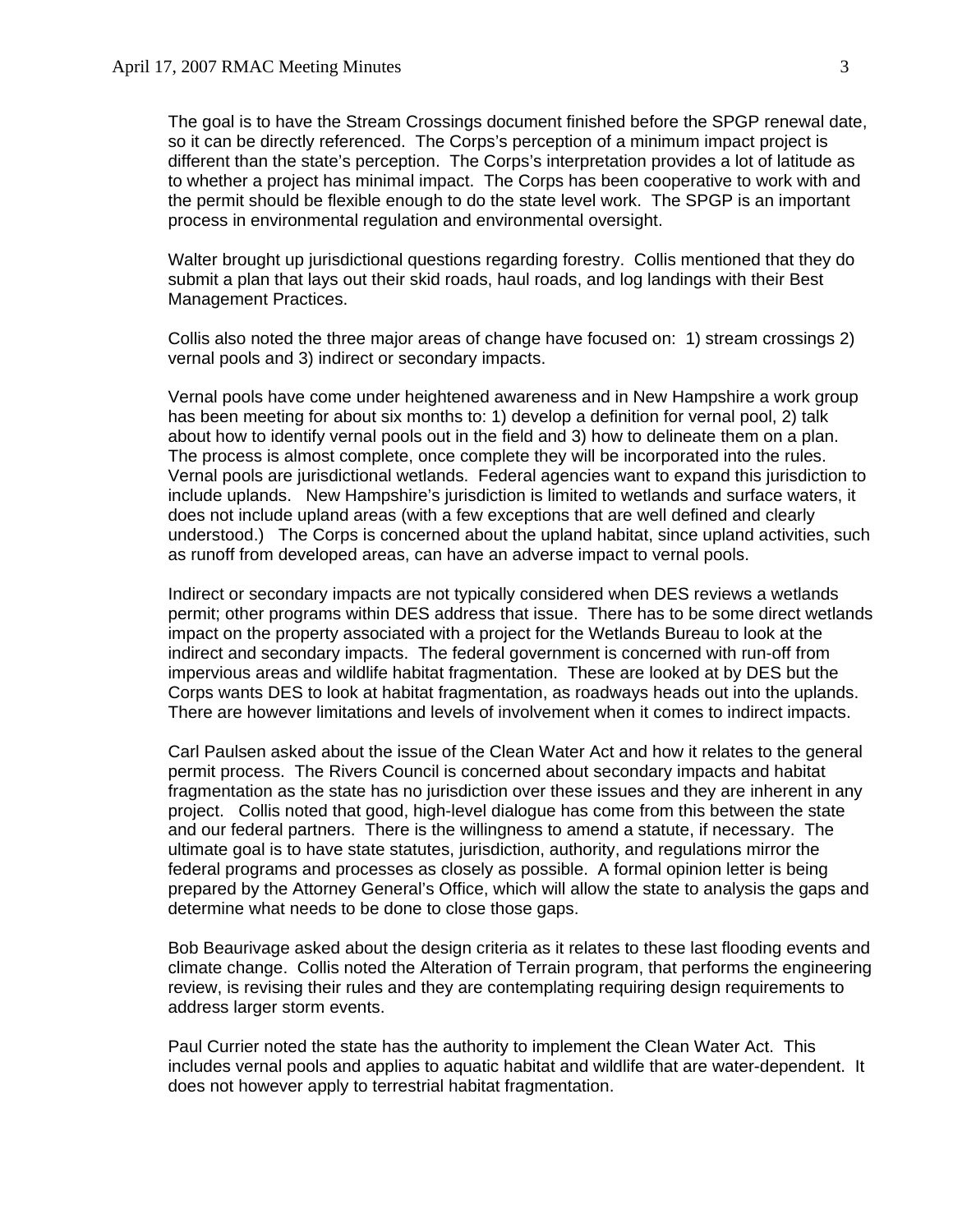Michele Tremblay asked if there was a tie-in with the state emergency general permit that DOT has been granted by DES? Collis noted there is no general permit, but DOT was afforded latitude to do what was necessary to protect and preserve life and private property. When things calm down there will be follow-up. It is unrealistic to think that all will be caught.

# **2) Wetlands Mitigation Comments – Ken Kimball, Chair, RMAC**

Ken deferred to Steve. Steve referred to the 2003 letter and the 2007 draft letter. It outlines that there should be another resource category within the mitigation table that requires mitigation for impacts to floodplain wetlands. This letter has not been submitted to DES. Michele suggested adding in the last paragraph "and April 2007 floods", as we are in the midst of an event, which adds significance to the argument. The approach is now resource specific vs. policy specific. We are now working towards the goal of understanding floodplains and upland values, but have not included mitigation for riparian lands. The ratio for riparian land should be equal to tidal wetlands. Steve noted there will be a public hearing on May  $4<sup>th</sup>$  and the RMAC needs to present the letter. There was a vote to submit a letter at the last meeting.

Paul explained that designated rivers are an administrative designation, and don't relate to the value of the resource. They only relate to the social perception of the resource.

Collis shared that the ratios that were proposed back in 2003 in the mitigation rules were the most important, most hotly contested, and politically sensitive issue. If higher ratios were added it would have scuttled the whole thing. These ratios were a compromise to make in roads. There is a new political climate now.

The committee was amenable to going forward and submitting the letter.

There was also discussion as to whether or not impacts to designated rivers should be given a higher ratio. At the last meeting, the committee worked on trying to align what the RMAC is going to recommend with what was already in the existing mitigation ratio table, which is habitat or wetland type specific. The RMAC decided to include floodplain wetlands for all rivers. The established ratios account for two things: 1) the temporal loss of the functions and values and 2) a fudge factor, since 100% success is never achieved when constructing wetlands. Ken noted that wetlands are one of the best ways to reduce the effects of floods. It was decided to stay with the April  $12<sup>th</sup>$  letter as amended to add "as equal to tidal wetlands." And in the last paragraph add "April 2007" to the two named floods in the third sentence.

#### **3) Legislation – Steve Couture, NHDES**

HB 319 - relative to allowing DES to use NRCS funds to issue emergency permits for certain necessary projects. This would only apply to federally declared flood related emergencies or projects that would protect life and property. The RMAC voted at its last meeting to recommend ITL.

Collis indicated that this bill is in response to the Alstead floods. The typical wetlands permitting process took too long, with a 225 day window, in which the NRCS money could not be readily accessed and utilized. The local process was removed, but the state would retain theirs. DES is supportive of this legislation. Discussion continued as to environment vs. human concerns, federal vs. state/local process/control. DES tries to balance safeguarding life and property while protecting the environment.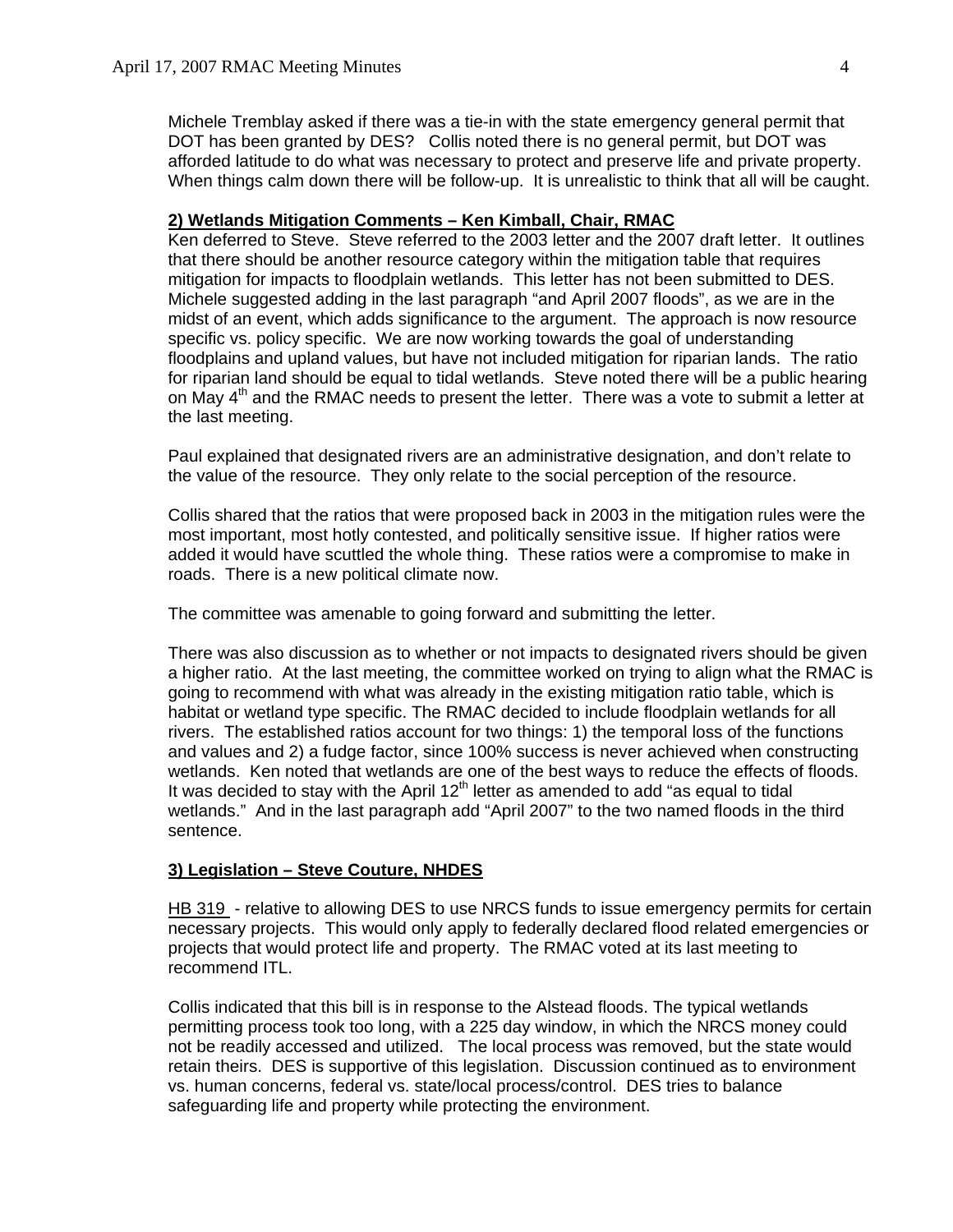#### ¾ **Bob Beaurivage made a motion that the RMAC not support or oppose this bill in the Senate, but remain neutral, second by Allan Palmer. Steve clarified that a letter was not issued on the House side, it was just tracked. Motion was defeated 3 – 2.**

The motion from March stands, so the RMAC is still in opposition.

Allan Palmer suggested asking representatives from the Town of Alstead to come to talk about the flooding event and particularly the restoration. It was also suggested to invite the Conservation Commission, NRCS, and/or the Board of Selectmen.

HB 663 – relative to fees for the Comprehensive Shoreland Protection Act (CSPA). The bill was amended to include a sunset provision so the fees will be re-evaluated in 2011 to assess their appropriateness.

#### **III. 10:45 – 11:30 Souhegan Protected Instream Flow – Wayne Ives, NHDES**

Wayne Ives gave an overview of the proposed Souhegan River protected instream flows. The purpose of the instream flows is to specify standards, criteria, and procedures by which a protected instream flow shall be established and enforced for each designated river in order to maintain water for instream public uses and to protect the resources for which the river was designated. The instream flow process has four steps: 1) identify flow-dependent entities, 2) evaluate their flow needs, 3) establish protected flows to meet these needs, and 4) develop management plans.

The process also included an on-stream survey to identify the presence of protected flowdependent entities: human, fish, and rare, threatened, and endangered species. A Protected Instream Flow Report (PISF) was written to determine the flow needs for each of the identified flow-dependent, protected entities. The identified human flow-dependent needs included: recreation, fishing, water supply, hydropower, and pollution abatement.

The Natural Flow Paradigm was used to develop the PISF. Natural variability in river flow creates a wide range of habitat types and ecosystem processes that maintain the natural biological diversity of aquatic and riparian species. A major consequence of this natural variability is that all species experience favorable conditions at some time, preventing any one species from dominating.

Once a PISF has been established for each protected entity, it is then integrated into the Watershed PISF. Each PISF are overlaid to determine which protected entity's flow need is the strictest and when. By satisfying the highest of these PISF, all others are satisfied: protected entities are supported when flow in the river equals or exceeds the highest of these PISF. Human needs (recreation and hydropower) are the largest of the low flow PISF.

Paul mentioned that the technical aspects of this are successful. A former criticism was the methodology was not credible. It is now important to spend time with this method to assess its credibility. This will be going to the legislature for a recommendation with SB 330, to proceed and use this methodology on all designed rivers.

#### **LEGISLATION CONTINUED:**

HB 1-A - relative to the NH Department of Environmental Services budget. Eighteen thousand dollars was restored to the Rivers and Lakes Programs budgets to fund the part-time Assistant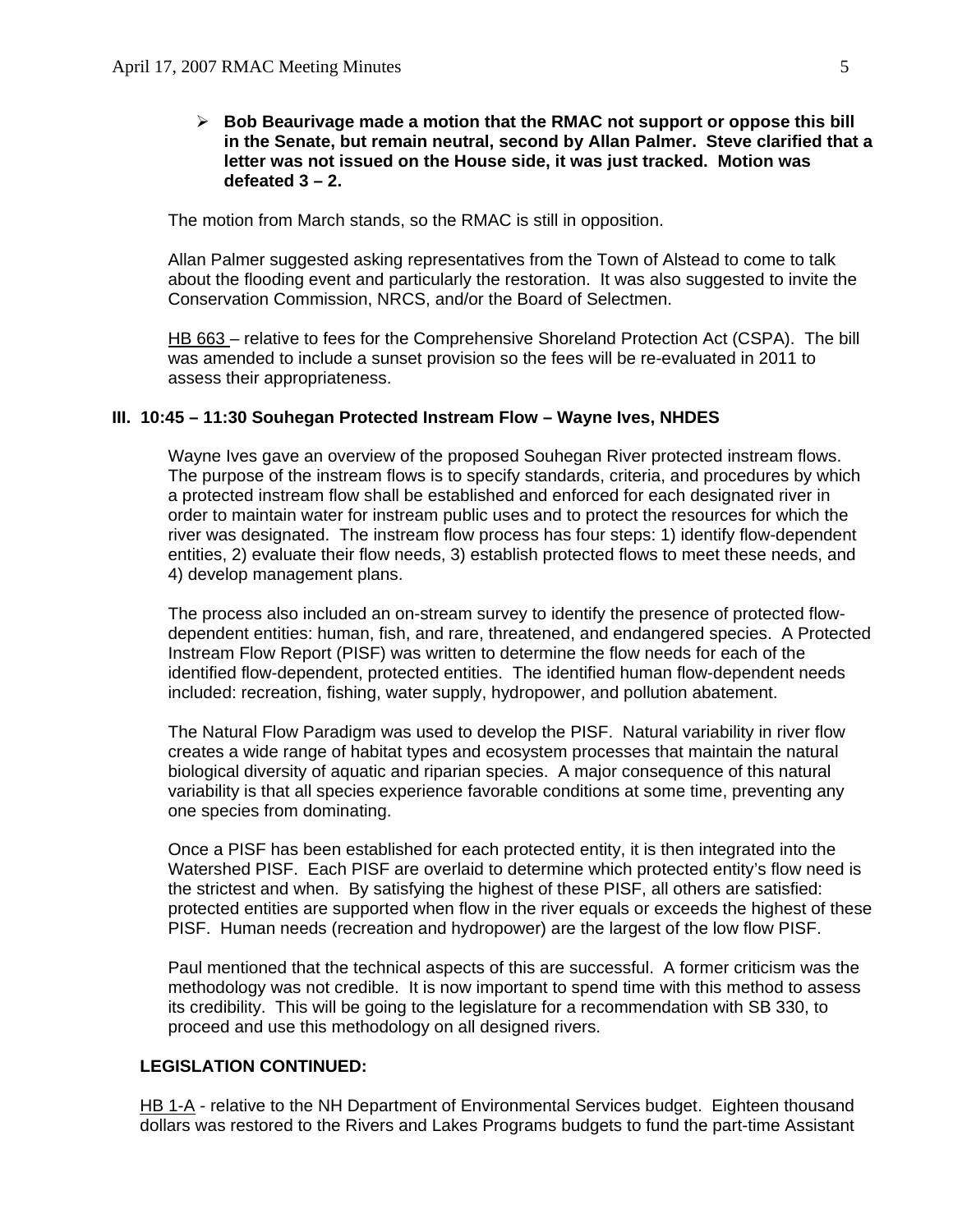Planner position. The funds needed to hire interns were not included. The letter of testimony that was submitted to the House will be revised and submitted to the Senate.

HB 25-FN-A - relative to the stream gage funding request in the Capital Budget. It is expected that the Senate will be receptive. A letter of testimony will be drafted to the Senate requesting \$120,000. Ken, Michele and Steve will work to coordinate which RMAC members should contact which Senators.

Also included in the packet was a matrix of existing regulations and how they do or don't fall under the 401 Certification process.

# **IV. 11:30 – 12:00 Sustainability Initiative**

Steve reported the subcommittee met the previous week and there is a new summary document of what the next steps are, dated April 17, 2007. The statement draft that will be presented to the Commissioner and Governor still needs to be finalized. It's important to note that some of the important details still need to be worked out: amount of staff time that will be required, solicitation of grant funds, and the logistics of implementation of the initiative. Step 1 is to continue working with the subcommittee to finalize the document and present it to the RMAC for their review. Step 2 is to develop the white paper to document landscape change, identify how landscape change affects water quality, perform a gap analysis, and develop recommendations. All of this would be performed by a consultant with participation from the RMAC, LMAC, and DES staff. Steve asked if the committee would like to continue to move forward and asked if Ken was interested in continuing to participate in the process.

# ¾ **The Committee agreed to continue to support the Sustainability Initiative by following the next steps.**

# **V. 11:45 – 12:15 Surplus Land Reviews (SLR) – Disposition of state-owned properties**

#### **CORD SLR 04- 018 Lebanon –** *Jennifer Czysz, OEP*

This proposal is from 2004 and is now being reviewed by the Long Range Capital Planning and Utilization Committee. The parcel contains six acres in the City of Lebanon along the Connecticut River. The City of Lebanon would like to acquire the parcel for recreational purposes. The parcel is a brownfield site that contains petroleum and asbestos. Conditions on the approval were: 1) removal of all contaminated soil prior to the conveyance of the land, 2) existing riparian buffers will be maintained, and 3) the property will only to be used for recreational uses. The contaminated soils are causing a debate. The City of Lebanon and DOT have reached an agreement to cleanup two acres. The other four acres contain asbestos and proposals for its removal are still being worked on. It has been tabled again by Long Range for further planning work.

Laura submitted comments on behalf of the RMAC to CORD on their revised SLR checklist. A letter was also submitted to CORD for the last SLR the Committee reviewed.

# **VI. 12:15-12:30 Other Business/Action Item Reviews**

Steve suggested removing the DES logo from the RMAC letterhead, since the RMAC does not always agree with DES's position. This would hopefully remove any confusion as to who was submitting the letter.